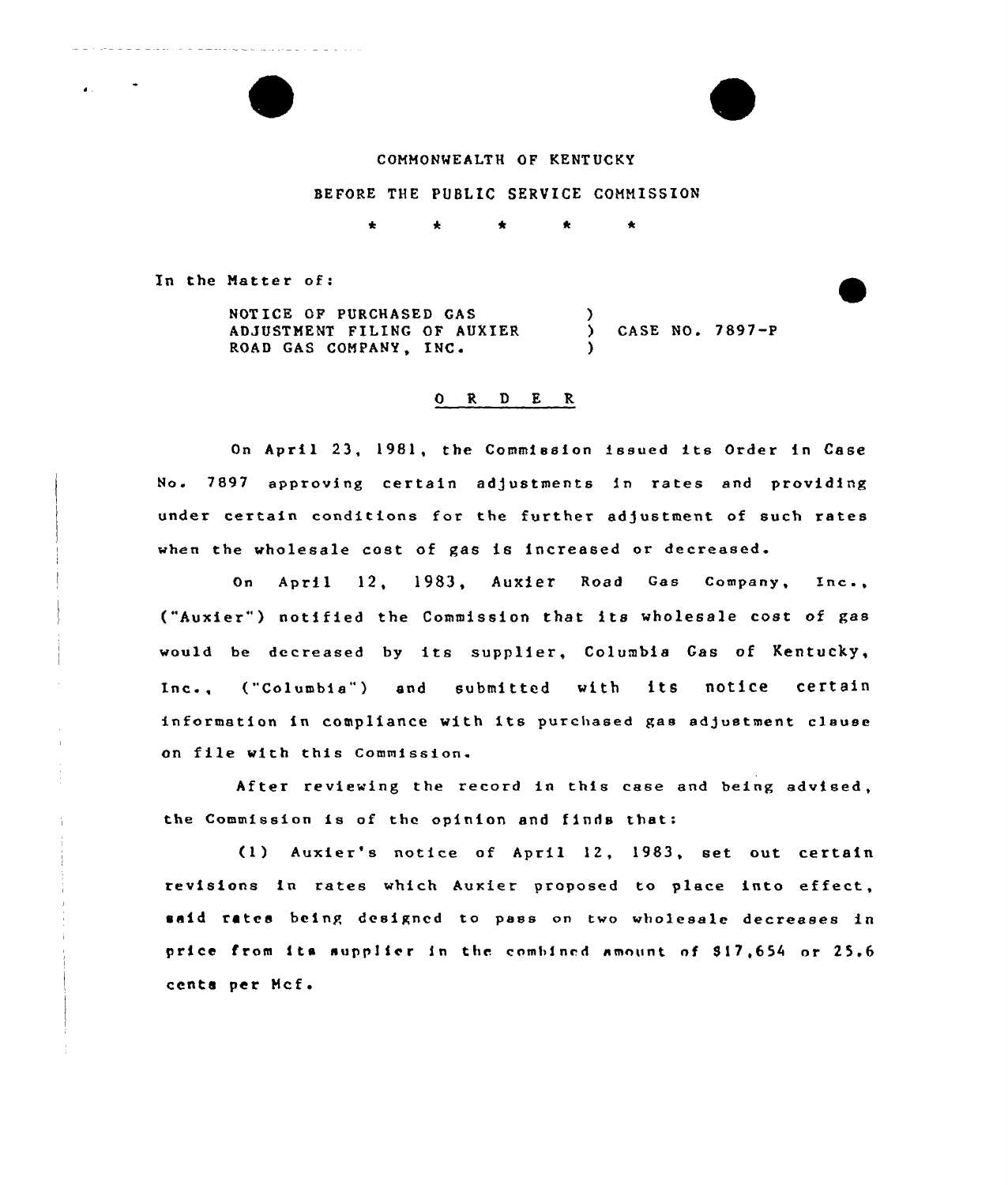(2) Auxier's wholesale cost of gas was decreased by Columbia effective March 1, 1983, in the amount of .7 cents per Mcf. Auxier did not file an application for permission to track this decrease thus resulting in an overcollection from its customers. Auxier should report to the Commission the amount overcollected from its customers during the period from March 1, 1983, to the date the proposed rates are implemented, along with <sup>a</sup> plan to refund the same amount to its customers.

 $\mathcal{A}(\mathcal{A})$  , and  $\mathcal{A}(\mathcal{A})$  are  $\mathcal{A}(\mathcal{A})$  , and  $\mathcal{A}(\mathcal{A})$ 

÷.

t

(3) Columbia notified Auxier of an additional wholesale decrease to be effective April 1, 1983, in the amount of  $24.9$ cents per Mcf. Due to the retroactive nature of this decrease; Auxier should report to the Commission any excess revenues collected during the period from April 1, 1983, to the date the proposed rates are implemented, along with a plan to refund any excess collections to its customers.

(4) Auxier's adjustment in rates under the purchased gas adjustment provisions approved by the Commission in its Order in Case No. 7897 dated April 23, 1981, is fair, )ust and reasonable and in the public interest and should be effective with gas supplied on and after April 1, 1983.

IT IS THEREFORE ORDERED that the rates in the Appendix to this Order be and they hereby are authorized effective with gas supplied on and after April 1, 1983.

IT IS FURTHER ORDERED that, for the purpose of the future application of the purchased gas adjustment clause of Auxier, the base rate for purchased gas shall be:

 $-2-$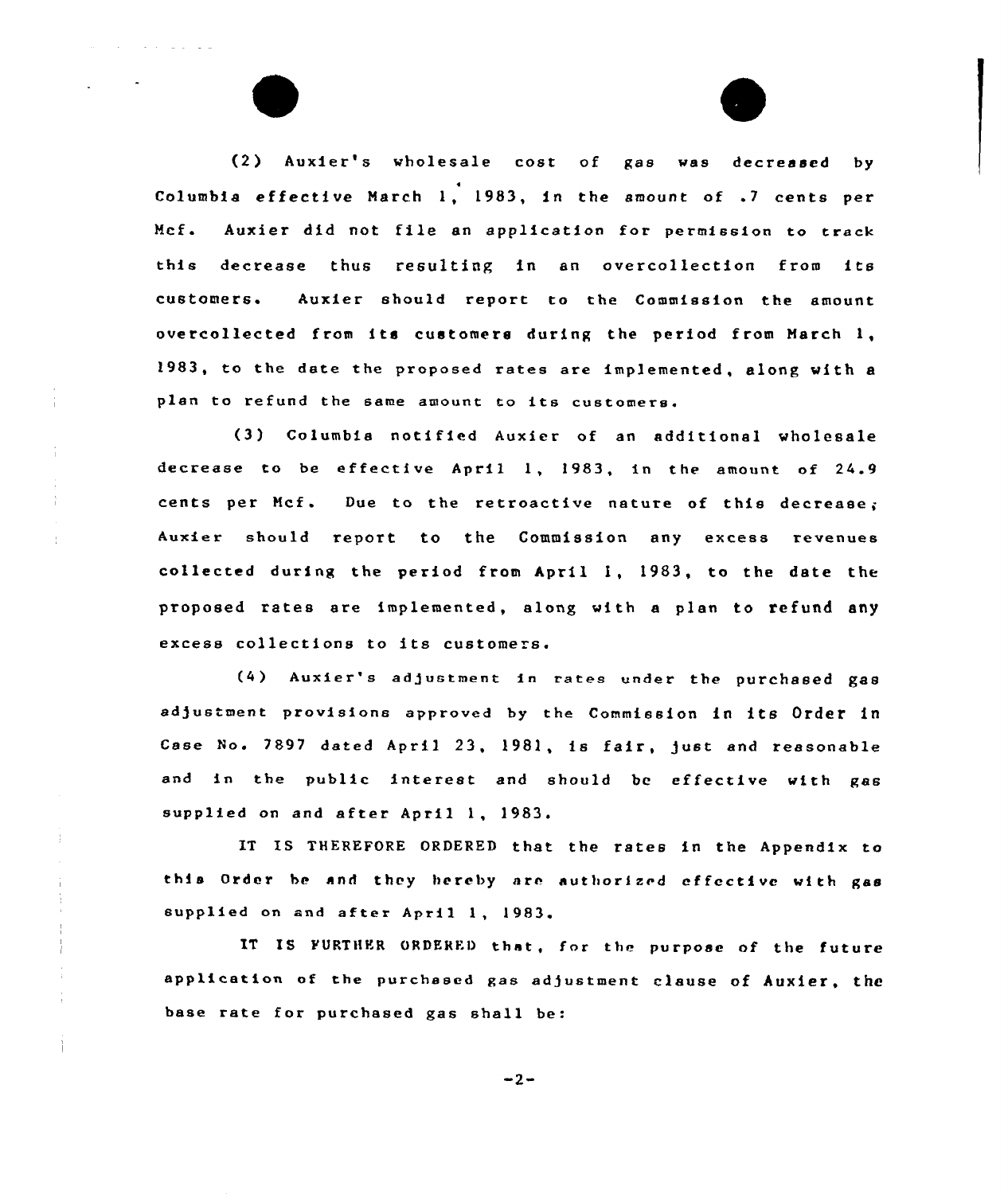

Columbia Gas of Kentucky, Inc. \$5.760 per Mcf

IT IS FURTHER ORDERED that within 60 days of the date of this Order Auxier shall report to the Commission any excess revenues collected during the period from March 1, 1983, to the date the proposed rates are implemented, along with <sup>a</sup> plan to refund any excess collections.

IT IS FURTHER ORDERED that within 30 days of the date of this Order Auxier shall file with this Commission its revised tariffs setting out the rates authorized herein.

Done at Frankfort, Kentucky, this 26th day of April, 1983.

PUBLIC SERVICE COMMISSION

V*ice* Chairma

Commissione

ATT EST:

Secretary